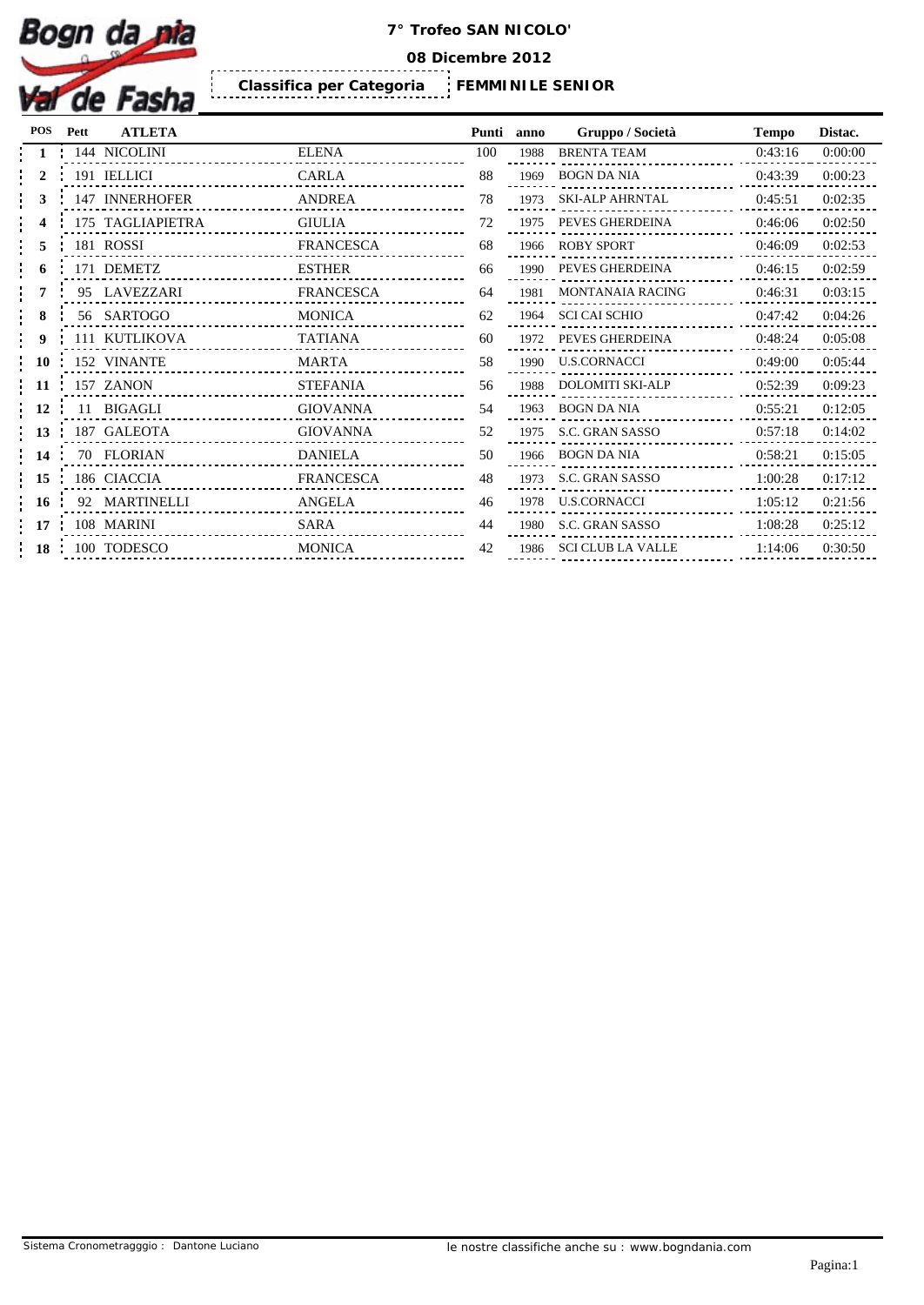

**08 Dicembre 2012**

 $\frac{1}{2}$ **MASCHILE GIOVANI Classifica per Categoria** 

| <b>POS</b> | Pett | <b>ATLETA</b>    |                 | Punti anno |      | Gruppo / Società    | Tempo   | Distac. |
|------------|------|------------------|-----------------|------------|------|---------------------|---------|---------|
|            |      | 145 NICOLINI     | <b>FEDERICO</b> | 100        | 1994 | <b>BRENTA TEAM</b>  | 0:36:13 | 0:00:00 |
|            |      | 130 CAMPESTRIN   | <b>OMAR</b>     | 88         | 1991 | <b>I FAVOLENZE</b>  | 0:39:32 | 0:03:19 |
|            |      | 113 LASTEI       | <b>GIOVANNI</b> | 78         | 1994 | <b>BOGN DA NIA</b>  | 0:39:53 | 0:03:40 |
|            | 161  | <b>DEGASPERI</b> | <b>ROBERTO</b>  |            | 1993 | S.C. ARCOBALENO     | 0:42:42 | 0:06:29 |
|            |      | FEI ICETTI       | DANIELE.        | 68         | 1996 | <b>BELA LADINIA</b> | 0:43:54 | 0:07:41 |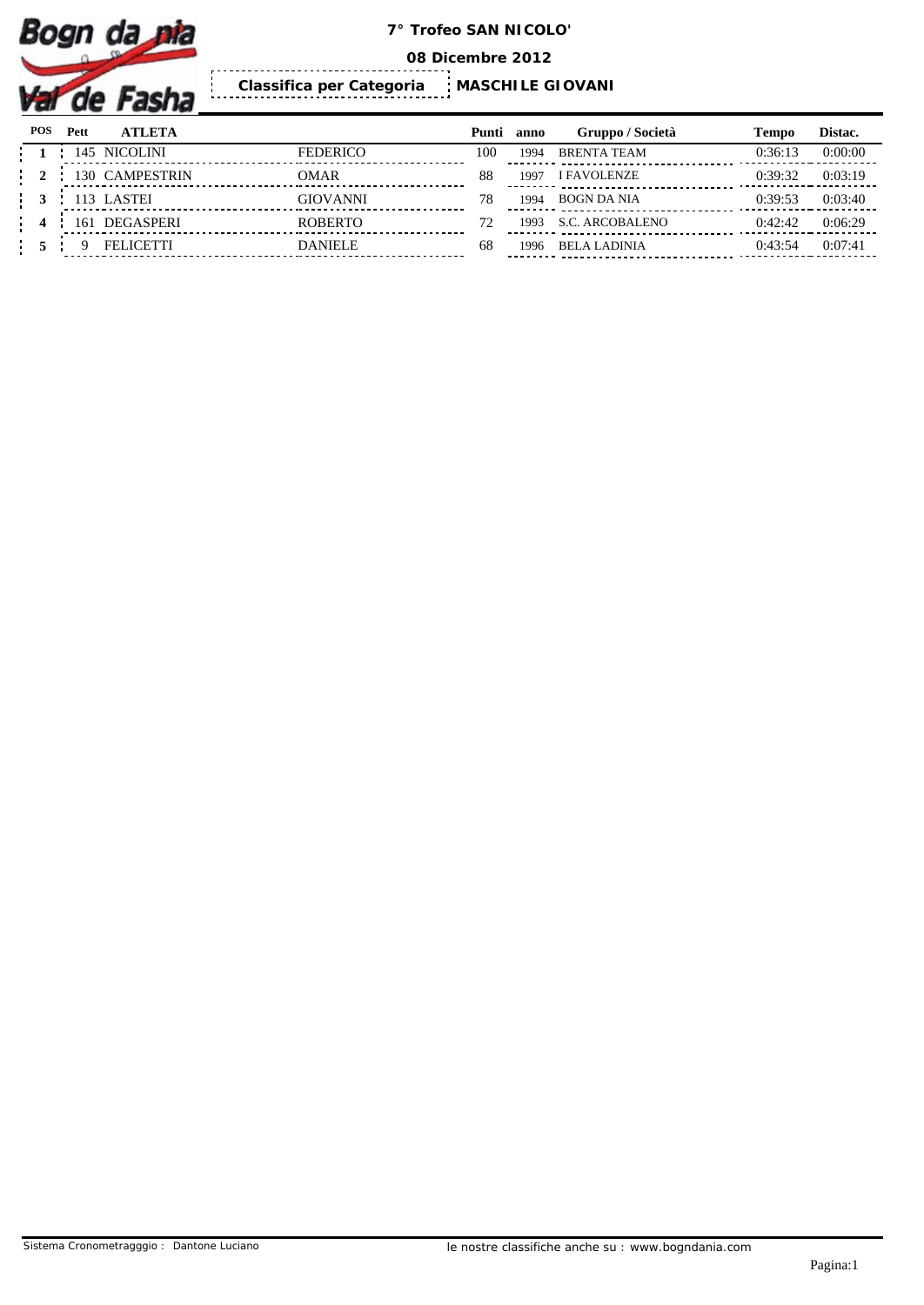

**08 Dicembre 2012**

Ĭ. **Classifica per Categoria FEMMINILE OVER 50**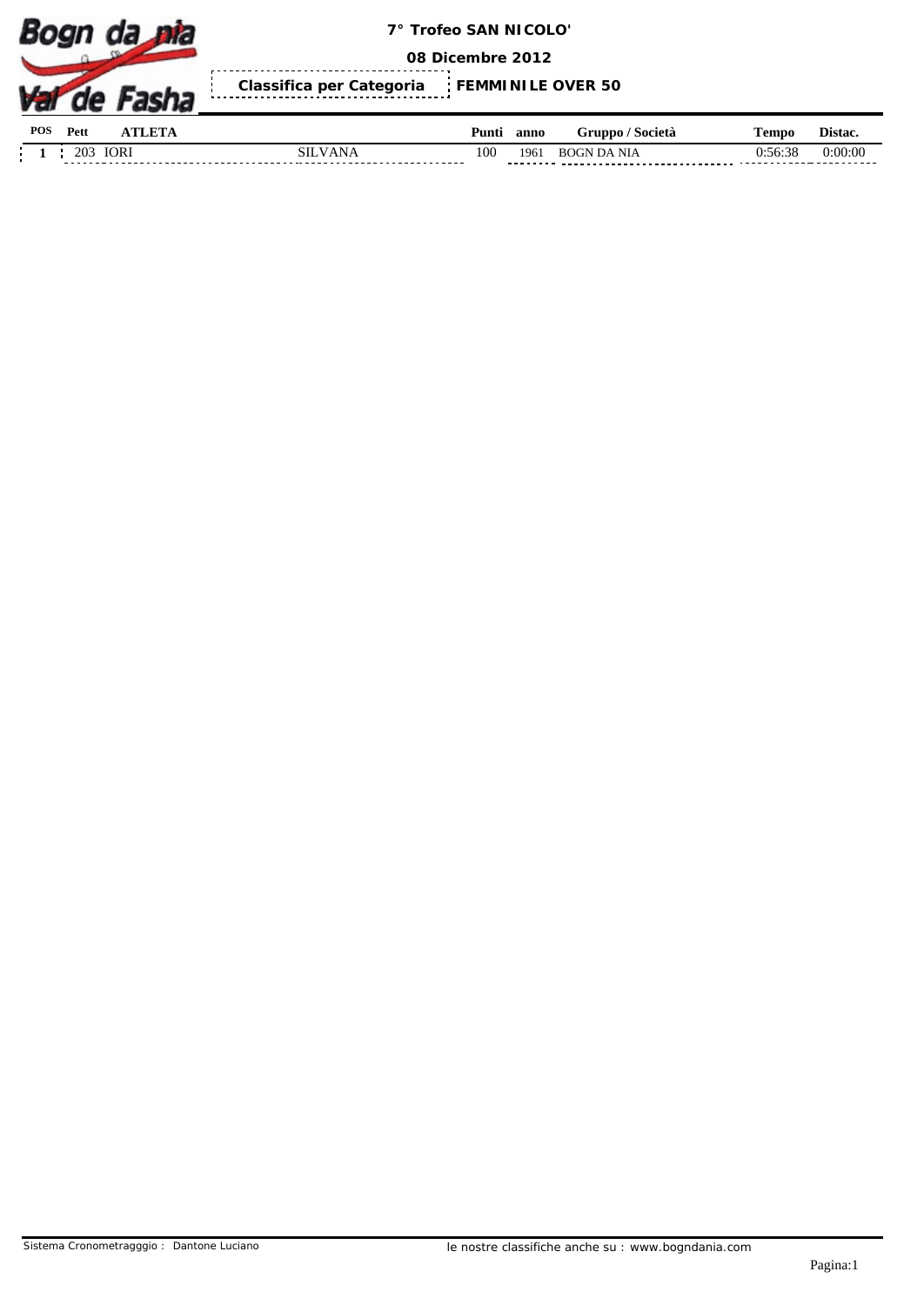

**08 Dicembre 2012**

**MASCHILE OVER 50 Classifica per Categoria** 

| POS | Pett | <b>ATLETA</b>  |                  | Punti | anno     | Gruppo / Società           | <b>Tempo</b> | Distac. |
|-----|------|----------------|------------------|-------|----------|----------------------------|--------------|---------|
|     |      | 158 HOFER      | Mario            | 100   | 1958     | PEVES GHERDEINA            | 0:40:57      | 0:00:00 |
|     |      | 182 SOPPELSA   | <b>LUCIANO</b>   | 88    |          | 1962 PEVES GHERDEINA       | 0:41:59      | 0:01:02 |
|     |      | 102 LOSS       | PIERALBINO       | 78    |          | 1962 PIAZAROI<br><u>.</u>  | 0:42:14      | 0:01:17 |
|     |      | 15 SCALET      | <b>ONORINO</b>   | 72    |          | 1956 PIAZAROI              | 0:43:02      | 0:02:05 |
|     |      | 27 DEVESCOVI   | <b>FABRIZIO</b>  | 68    |          | 1968 ZON TE CADIN          | 0:43:59      | 0:03:02 |
|     |      | 123 BARBIERO   | <b>LINO</b>      | 66    | 1954     | S.C. ALTOPIANO BRENTONI    | 0:47:20      | 0:06:23 |
|     |      | 200 DAVARDA    | <b>RINALDO</b>   | 64    | 1959     | <b>BELA LADINIA</b>        | 0:48:49      | 0:07:52 |
|     |      | 210 DAGOSTIN   | <b>RICCARDO</b>  | 62    | $\Omega$ | <b>BOGN DA NIA</b>         | 0:49:07      | 0:08:10 |
| 9   |      | 174 HUBER      | <b>HANSJOERG</b> | 60    |          | 1956 SÜDTIROLER GEHÖRLOSE  | 0:50:04      | 0:09:07 |
|     |      | 207 MICHELUZZI | <b>OLIVO</b>     | 58    |          | 1952 BELA LADINIA          | 0:50:27      | 0:09:30 |
| 11  |      | 45 DOLIANA     | LEONARDO         | 56    | 1961     | <b>U.S.CORNACCI</b>        | 0:51:34      | 0:10:37 |
| 12  |      | 32 DI NENNO    | <b>REMO</b>      | 54    |          | 1954 BOGN DA NIA           | 0:51:52      | 0:10:55 |
| 13  |      | 114 PERATHONER | PETER            | 52    |          | 1949 PEVES GHERDEINA       | 0:52:00      | 0:11:03 |
| 14  |      | 20 FURLAN      | <b>GIUSEPPE</b>  | 50    | 1957     | S.C. PONTE NELLE ALPI      | 0:56:33      | 0:15:36 |
| 15  |      | 73 BORTOLUZZI  | <b>LORENZO</b>   | 48    |          | 1952 SCI CLUB VALDOBBIADEN | 0:57:04      | 0:16:07 |
| 16  |      | 23 ADROVER     | PIETRO           | 46    |          | 1960 BOGN DA NIA           | 0:57:22      | 0:16:25 |
| 17  |      | 166 CALIARI    | <b>CORNELIO</b>  | 44    | 1950     | G.S. CASTELLO DI FIEMM     | 0:57:46      | 0:16:49 |
| 18  |      | 69 ZORZI       | <b>SILVANO</b>   | 42    |          | 1958 BOGN DA NIA           | 0:58:24      | 0:17:27 |
| 19  |      | 18 FRANCESCHI  | <b>GIUSEPPE</b>  | 40    | 1951     | TRIATHLON TRENTINO         | 1:00:44      | 0:19:47 |
| 20  |      | 165 RIZ        | <b>NORBERTO</b>  | 38    | 1950     | G.S. CASTELLO DI FIEMM     | 1:01:01      | 0:20:04 |
| 21  |      | 169 DELUCA     | <b>TULLIO</b>    | 36    |          | 1942 BELA LADINIA          | 1:01:10      | 0:20:13 |
| 22  |      | 115 MARTIN     | <b>ELIO</b>      | 34    | 1959     | <b>BOGN DA NIA</b>         | 1:06:14      | 0:25:17 |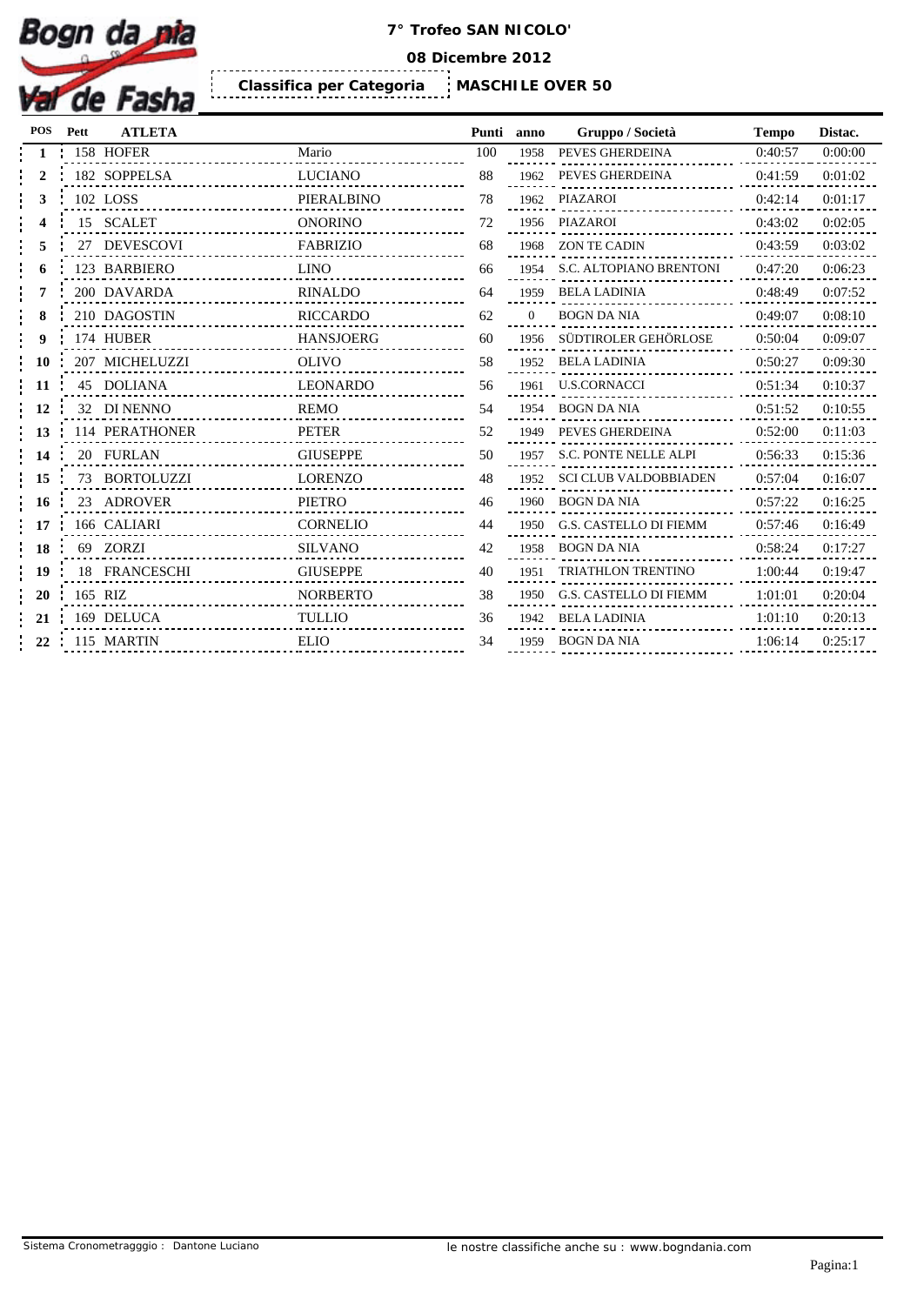

**08 Dicembre 2012**

.......................... **MASCHILE SENIOR Classifica per Categoria** 

| POS | Pett | <b>ATLETA</b>                |                  | Punti anno |          | Gruppo / Società       | <b>Tempo</b> | Distac. |
|-----|------|------------------------------|------------------|------------|----------|------------------------|--------------|---------|
|     |      | <b>FACCHINELLI</b>           | <b>MARCO</b>     | 100        | 1980     | <b>BOGN DA NIA</b>     | 0:33:13      | 0:00:00 |
| 2   |      | 52 TRETTEL                   | <b>THOMAS</b>    | 88         | 1985     | <b>A.S.CAURIOL</b>     | 0:33:36      | 0:00:23 |
| 3   |      | 146 GALIZZI                  | <b>DAVIDE</b>    | 78         | 1983     | <b>BRENTA TEAM</b>     | 0:34:07      | 0:00:54 |
|     | 6    | <b>BECCARI</b>               | <b>FILIPPO</b>   | 72         | 1979     | <b>BELA LADINIA</b>    | 0:34:39      | 0:01:26 |
| 5   | 40   | <b>PINAMONTI</b>             | <b>GUIDO</b>     | 68         | 1967     | <b>BOGN DA NIA</b>     | 0:35:02      | 0:01:49 |
|     | 89   | <b>ZULIAN</b>                | <b>IVO</b>       | 66         | 1980     | <b>BOGN DA NIA</b>     | 0:35:21      | 0:02:08 |
|     | 19   | ZEMMER                       | <b>MICHAEL</b>   | 64         | 1985     | ASV GOSSENSASS SKI AL  | 0:35:26      | 0:02:13 |
| 8   |      | 74 VARESCO                   | <b>CHRISTIAN</b> | 62         | 1990     | U.S.CORNACCI           | 0:35:37      | 0:02:24 |
| 9   |      | 148 INNERHOFER               | PAUL             | 60         | 1974     | <b>SKI-ALP AHRNTAL</b> | 0:35:57      | 0:02:44 |
| 10  |      | 97 STEINACHER                | <b>DARIO</b>     | 58         | 1975     | <b>BOGN DA NIA</b>     | 0:36:00      | 0:02:47 |
| 11  |      | 76 BARTOLLI                  | <b>FABRIZIO</b>  | 56         | 1986     | <b>BOGN DA NIA</b>     | 0:36:24      | 0:03:11 |
| 12  |      | 31 LONGO                     | <b>PAOLO</b>     | 54         |          | 1977 BOGN DA NIA       | 0:36:53      | 0:03:40 |
| 13  |      | 190 ADIUTORI                 | <b>RAFFAELE</b>  | 52         | 1974     | S.C. GRAN SASSO        | 0:36:58      | 0:03:45 |
| 14  |      | 116 DEGASPERI                | <b>MANUEL</b>    | 50         | 1981     | PEVES GHERDEINA        | 0:37:30      | 0:04:17 |
| 15  |      | 84 CHELODI                   | <b>LUCIO</b>     | 48         | 1979     | G.S. CASTELLO DI FIEMM | 0:38:03      | 0:04:50 |
| 16  |      | 83 DEPAUL                    | <b>GABRIELE</b>  | 46         | 1988     | BOGN DA NIA            | 0:38:11      | 0:04:58 |
| 17  |      | 46 CORAZZA                   | <b>GERMANO</b>   | 44         | 1972     | DOLOMITI SKI-ALP       | 0:38:48      | 0:05:35 |
| 18  | 4    | LUDWIG                       | <b>STEFAN</b>    | 42         | 1971     | <b>BOGN DA NIA</b>     | 0:39:14      | 0:06:01 |
| 19  |      | 135 MATTIATO                 | <b>ANDREA</b>    | 40         | 1978     | <b>I FAVOLENZE</b>     | 0:39:18      | 0:06:05 |
| 20  |      | 211 RANIERI                  | <b>GERMANO</b>   | 38         | $\Omega$ | <b>GRAN SASSO</b>      | 0:39:23      | 0:06:10 |
| 21  |      | 184 PLONER                   | <b>DANIEL</b>    | 36         | 1972     | PEVES GHERDEINA        | 0:39:25      | 0:06:12 |
| 22  |      | 117 NOCKER                   | <b>GUENTER</b>   | 34         | 1969     | PEVES GHERDEINA        | 0:39:27      | 0:06:14 |
| 23  |      | 137 CAGLIEROTTI              | <b>FABRIZIO</b>  | 32         | 1979     | <b>BELA LADINIA</b>    | 0:39:30      | 0:06:17 |
|     |      | 47 PIVA                      | <b>MASSIMO</b>   |            | 1975     | S.C.PANAROTTA          |              |         |
| 24  |      |                              |                  | 30         |          |                        | 0:39:34      | 0:06:21 |
| 25  |      | 192 GARDUMI<br>173 SILVESTRI | <b>DAVIDE</b>    | 28         | 1977     | S.C. ARCOBALENO        | 0:39:41      | 0:06:28 |
| 26  |      |                              | <b>ANDREA</b>    | 26         | 1969     | S.C. ARCOBALENO        | 0:40:01      | 0:06:48 |
| 27  |      | 140 RASOM                    | <b>IVO</b>       | 24         | 1989     | <b>BELA LADINIA</b>    | 0:40:04      | 0:06:51 |
| 28  |      | 193 CHIOCCHETTI              | <b>ERWIN</b>     | 22         |          | 1974 BELA LADINIA      | 0:40:06      | 0:06:53 |
| 29  |      | 138 BODNER                   | <b>JIMMY</b>     | 20         | 1968     | RACE-INNSBRUCK         | 0:40:17      | 0:07:04 |
| 30  |      | 134 PIEMONTESE               | <b>GIUSEPPE</b>  | 18         | 1981     |                        | 0:40:23      | 0:07:10 |
| 31  |      | 202 HOLZMANN                 | <b>NORBERT</b>   | 16         | 0        | ASC SARNTAL            | 0:40:38      | 0:07:25 |
| 32  |      | 72 PERLINI                   | <b>ENRICO</b>    | 14         |          | 1981 PEVES GHERDEINA   | 0:40:47      | 0:07:34 |
| 33  |      | 119 DEFRANCESCO              | <b>MAURIZIO</b>  | 12         | 1966     | BELA LADINIA           | 0:40:53      | 0:07:40 |
| 34  |      | 55 PEDERIVA                  | FABRIZIO         | 10         |          | 1974 BOGN DA NIA       | 0:41:02      | 0:07:49 |
| 35  |      | 85 DE CARLI                  | <b>ENRICO</b>    | 8          |          | 1982 ROBY SPORT        | 0:41:04      | 0:07:51 |
| 36  |      | 107 URBANI                   | <b>DANIELE</b>   | 6          |          | 1972 S.C. GRAN SASSO   | 0:41:06      | 0:07:53 |
| 37  |      | 155 PESCIULLI                | <b>NICOLA</b>    |            |          | 1971 LANCIOTTO ASD     | 0:41:16      | 0:08:03 |
| 38  |      | 50 DESILVESTRO               | <b>IVAN</b>      |            |          | 1989 A.S.CAURIOL       | 0:41:17      | 0:08:04 |
| 39  |      | 180 DEFLORIAN                | WILLI            |            |          | 1967 A.S.CAURIOL       | 0:41:39      | 0:08:26 |
| 40  |      | 25 DEFLORIAN                 | <b>CLAUDIO</b>   |            |          | 1964 U.S.DOLOMITICA    | 0:41:51      | 0:08:38 |
| 41  |      | 35 DELLADIO                  | <b>MATTEO</b>    |            |          | 1987 U.S.CORNACCI      | 0:42:02      | 0:08:49 |
| 42  |      | 54 LOEWE                     | <b>ANDREAS</b>   |            |          | 1968 BOGN DA NIA       | 0:42:03      | 0:08:50 |
| 43  |      | 109 COSTA                    | VALENTINO        |            | 1987     | SCI CLUB LA VALLE      | 0:42:05      | 0:08:52 |
| 44  |      | 120 DEFLORIAN                | <b>PAOLO</b>     |            | 1968     | U.S.CORNACCI           | 0:42:11      | 0:08:58 |
| 45  |      | 112 CHIOVA                   | ANDREA           |            | 1986     | SKI TEAM VAL DI NON    | 0:42:21      | 0:09:08 |
| 46  |      | 164 MICH                     | <b>MAURIZIO</b>  |            |          | 1976 U.S.CORNACCI      | 0:42:25      | 0:09:12 |
| 47  |      | 201 GIONGO                   | MATTIA           |            |          | 1983 BOGN DA NIA       | 0:42:26      | 0:09:13 |
|     |      |                              |                  |            |          |                        |              |         |

Sistema Cronometragggio : Dantone Luciano

le nostre classifiche anche su : www.bogndania.com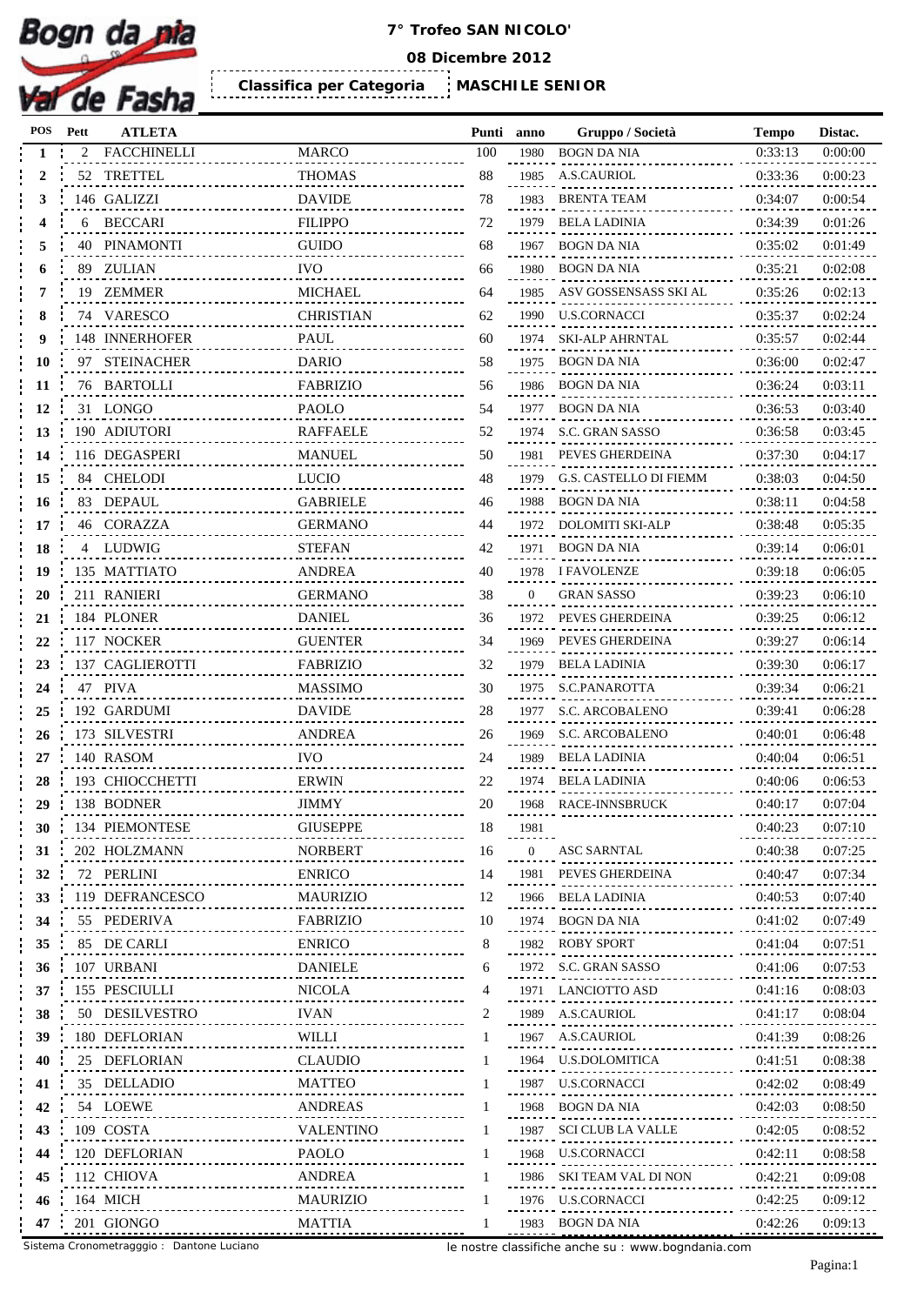| POS | Pett | <b>ATLETA</b>                     |                      |   | Punti anno       | Gruppo / Società                                         | <b>Tempo</b> | Distac. |
|-----|------|-----------------------------------|----------------------|---|------------------|----------------------------------------------------------|--------------|---------|
| 48  | 63   | <b>GNOSINI</b>                    | <b>ENRICO</b>        |   | 1984             | <b>BRENTA TEAM</b>                                       | 0:42:33      | 0:09:20 |
| 49  |      | 99 BORGOGNO                       | <b>ANDREA</b>        |   |                  | 1979 PEVES GHERDEINA                                     | 0:42:38      | 0:09:25 |
| 50  |      | 199 SPONGA                        | <b>ZENO</b>          |   | 1974             | <b>ROBY SPORT</b>                                        | 0:42:39      | 0:09:26 |
| 51  |      | 68 TOLLER                         | <b>PIETRO</b>        |   | 1983             | S.C. VALLE DEI LAGHI                                     | 0:42:51      | 0:09:38 |
| 52  |      | 78 VALENTINI                      | <b>FRANCESCO</b>     |   | 1975             | <b>BOGN DA NIA</b>                                       | 0:42:53      | 0:09:40 |
| 53  |      | 206 SIRAGNA                       | <b>MATTEO</b>        |   |                  | 1984 SCI CLUB VALDOBBIADEN                               | 0:43:05      | 0:09:52 |
| 54  |      | 162 GOLLER                        | <b>ULRICH</b>        |   | 1978             |                                                          | 0:43:13      | 0:10:00 |
| 55  |      | 22 CASANOVA                       | <b>MASSIMO</b>       |   |                  | 1975 ROBY SPORT                                          | 0:43:27      | 0:10:14 |
| 56  |      | 17 GALLER                         | <b>GIANFRANCO</b>    |   | 1964             | <b>U.S.CORNACCI</b>                                      | 0:43:28      | 0:10:15 |
| 57  |      | 216 FOLGHERAITER                  | <b>MAX</b>           |   | $\Omega$         | S.C.PANAROTTA                                            | 0:43:31      | 0:10:18 |
|     |      |                                   |                      |   |                  |                                                          |              |         |
| 58  |      | 150 LIMONGI                       | <b>DAVIDE</b>        |   |                  | 1987 U.S. RAIBL                                          | 0:43:33      | 0:10:20 |
| 59  |      | 122 BENEDETTI                     | <b>IACOPO</b>        |   |                  | 1968 LANCIOTTO ASD                                       | 0:44:02      | 0:10:49 |
| 60  |      | 34 TOLL                           | <b>DIETMAR</b>       |   | 1978             | BOGN DA NIA                                              | 0:44:14      | 0:11:01 |
| 61  |      | 127 LANDOLFI                      | <b>ALESSANDRO</b>    |   |                  | 1977 I FAVOLENZE                                         | 0:44:22      | 0:11:09 |
| 62  |      | 41 BAROZZI                        | <b>MASSIMO</b>       |   | 1966             | S.C. ARCOBALENO                                          | 0:44:24      | 0:11:11 |
| 63  |      | 205 PANIZ                         | <b>MATTEO</b>        |   | 1977             | <b>SCI CLUB VALDOBBIADEN</b>                             | 0:44:28      | 0:11:15 |
| 64  |      | 178 ANGELONI                      | <b>OSCAR</b>         |   | 1972             | <b>TEAM CAVERSON NIGHT</b>                               | 0:44:31      | 0:11:18 |
| 65  |      | 10 CARBONE                        | <b>LUCA</b>          |   |                  | 1966 BOGN DA NIA                                         | 0:44:37      | 0:11:24 |
| 66  |      | 90 VARESCO                        | <b>LUCA</b>          |   | 1978             | U.S.CORNACCI                                             | 0:45:08      | 0:11:55 |
| 67  |      | 141 CINZOL                        | <b>GIANCARLO</b>     |   |                  | 1968 BOGN DA NIA                                         | 0:45:18      | 0:12:05 |
| 68  |      | 66 ANTONELLI                      | <b>ENRICO</b>        |   |                  | 1975 S.C. ALTOPIANO BRENTONI                             | 0:45:22      | 0:12:09 |
| 69  |      | 160 CASARI                        | <b>ANDREA</b>        |   | 1974             |                                                          | 0:45:30      | 0:12:17 |
| 70  |      | 57 ZANOTELLI                      | <b>TOMMY</b>         |   | 1965             | <b>SCI CAI SCHIO</b>                                     | 0:45:32      | 0:12:19 |
|     |      |                                   |                      |   |                  | 1988 A.S.CAURIOL                                         |              |         |
| 71  |      | 77 VANZETTA                       | <b>TIZIANO</b>       |   |                  |                                                          | 0:45:36      | 0:12:23 |
| 72  |      | 67 ANDREOLLI                      | PAOLO                |   | 1975             | S.C. ALTOPIANO BRENTONI                                  | 0:45:38      | 0:12:25 |
| 73  |      | 64 SALVATERRA                     | <b>MARCO</b>         |   |                  | 1978 BRENTA TEAM                                         | 0:45:52      | 0:12:39 |
| 74  |      | 51 LUDWIG                         | <b>GERHARD</b>       |   | 1974             | <b>BOGN DA NIA</b>                                       | 0:45:55      | 0:12:42 |
| 75  |      | 33 PELLEGRIN                      | <b>ANDREAS</b>       |   |                  | 1981 BOGN DA NIA                                         | 0:46:05      | 0:12:52 |
| 76  |      | 118 DEFLORIAN                     | <b>GIORGIO</b>       |   |                  | 1966 BELA LADINIA                                        | 0:46:07      | 0:12:54 |
| 77  |      | 94 BELLIN                         | <b>LORENZO</b>       | 1 |                  | 1975 I FAVOLENZE                                         | 0:46:19      | 0:13:06 |
| 78  |      | 194 LAUTON                        | <b>CORNELIO</b>      |   | 1982             | BOGN DA NIA                                              | 0:46:39      | 0:13:26 |
| 79  |      | 29 BERNARDI<br>.                  | <b>ALBERTO</b><br>.  |   |                  | 1979 S.C. VALLE DEI LAGHI                                | 0:46:48      | 0:13:35 |
| 80  |      | 125 TORGHELE<br>.                 | <b>GABRIELE</b><br>. |   |                  | 1976 I FAVOLENZE<br>,                                    | 0:47:01      | 0:13:48 |
| 81  |      | 3 BERNARD<br><u>.</u>             | <b>MANUEL</b>        |   | 1984             | BOGN DA NIA                                              | 0:47:11      | 0:13:58 |
| 82  |      | 170 PESCOSTA                      | .<br><b>GIUSEPPE</b> |   | 1974             | . <sub>.</sub><br>BELA LADINIA                           | 0:47:30      | 0:14:17 |
| 83  |      | .<br>12 VISONA'                   | <b>MORENO</b>        |   |                  | 、<br>- - - - - - - - - - - - - - -<br>1975 SCI CAI SCHIO | 0:47:36      | 0:14:23 |
| 84  |      | 110 DECIMA                        | <b>SIMONE</b>        |   | 1987             | SCI CLUB LA VALLE                                        | 0:47:38      | 0:14:25 |
| 85  |      | .<br>217 BERTOLDI                 | <b>EMANUEL</b>       |   | $\overline{0}$   | 22<br>. <b>.</b><br>S.C.PANAROTTA                        | 0:47:46      | 0:14:33 |
|     |      |                                   |                      |   |                  | <br>. <b></b>                                            |              |         |
| 86  |      | 142 DEFLORIAN                     | <b>MAURIZIO</b>      |   | 1966             | BOGN DA NIA<br>                                          | 0:47:59      | 0:14:46 |
| 87  |      | 188 CHIARANZELLI                  | MARCO                |   |                  | 1969 S.C. GRAN SASSO<br>-<br>--------------              | 0:48:02      | 0:14:49 |
| 88  |      | 105 PALLAVER<br>.                 | FRANCESCO            |   | 1976             | S.C. ARCOBALENO<br>-----<br>                             | 0:48:16      | 0:15:03 |
| 89  |      | 143 ZAGONEL<br>.                  | <b>GIOVANNI</b>      | 1 |                  | 1973 PIAZAROI<br>.                                       | 0:48:21      | 0:15:08 |
| 90  |      | 197 ROVISI<br><u></u>             | ARMANDO              |   | 1977             | BOGN DA NIA<br>.<br>.                                    | 0:48:40      | 0:15:27 |
| 91  |      | 44 VOLTOLINI<br>.                 | <b>ROBERTO</b>       |   |                  | 1975 BOGN DA NIA<br>----------------                     | 0:48:50      | 0:15:37 |
| 92  | 8    | PERGHER<br><u>.</u>               | MATTEO<br>.          |   | 1976             | A.S.CAURIOL                                              | 0:48:53      | 0:15:40 |
| 93  |      | 75 POSSAMAI<br>.                  | RENZO<br>.           | 1 | 1964             | <b>SCI CLUB VALDOBBIADEN</b>                             | 0:48:57      | 0:15:44 |
| 94  |      | 220 MARCHIONI<br><u>.</u>         | <b>ANTONIO</b>       |   | $\overline{0}$   | BOGN DA NIA                                              | 0:49:11      | 0:15:58 |
| 95  |      | 58 RIVA<br>.                      | <b>DIEGO</b>         | L | 1967             | SCI CLUB LA VALLE                                        | 0:49:43      | 0:16:30 |
| 96  |      | 53 PARRINI<br>.                   | <b>ELISEO</b>        |   | 1974             | BOGN DA NIA                                              | 0:49:46      | 0:16:33 |
| 97  |      | 98 IRSARA                         | MICHAEL              |   |                  | <u>.</u><br><br>1975 BADIASPORT                          | 0:50:06      | 0:16:53 |
| 98  |      | . <b>.</b><br>218 SOCCOL          | <b>FERUCCIO</b>      |   | $\boldsymbol{0}$ |                                                          | 0:50:17      | 0:17:04 |
|     |      | .FE<br>-------------------------- |                      |   |                  |                                                          |              |         |

Sistema Cronometragggio : Dantone Luciano

le nostre classifiche anche su : www.bogndania.com